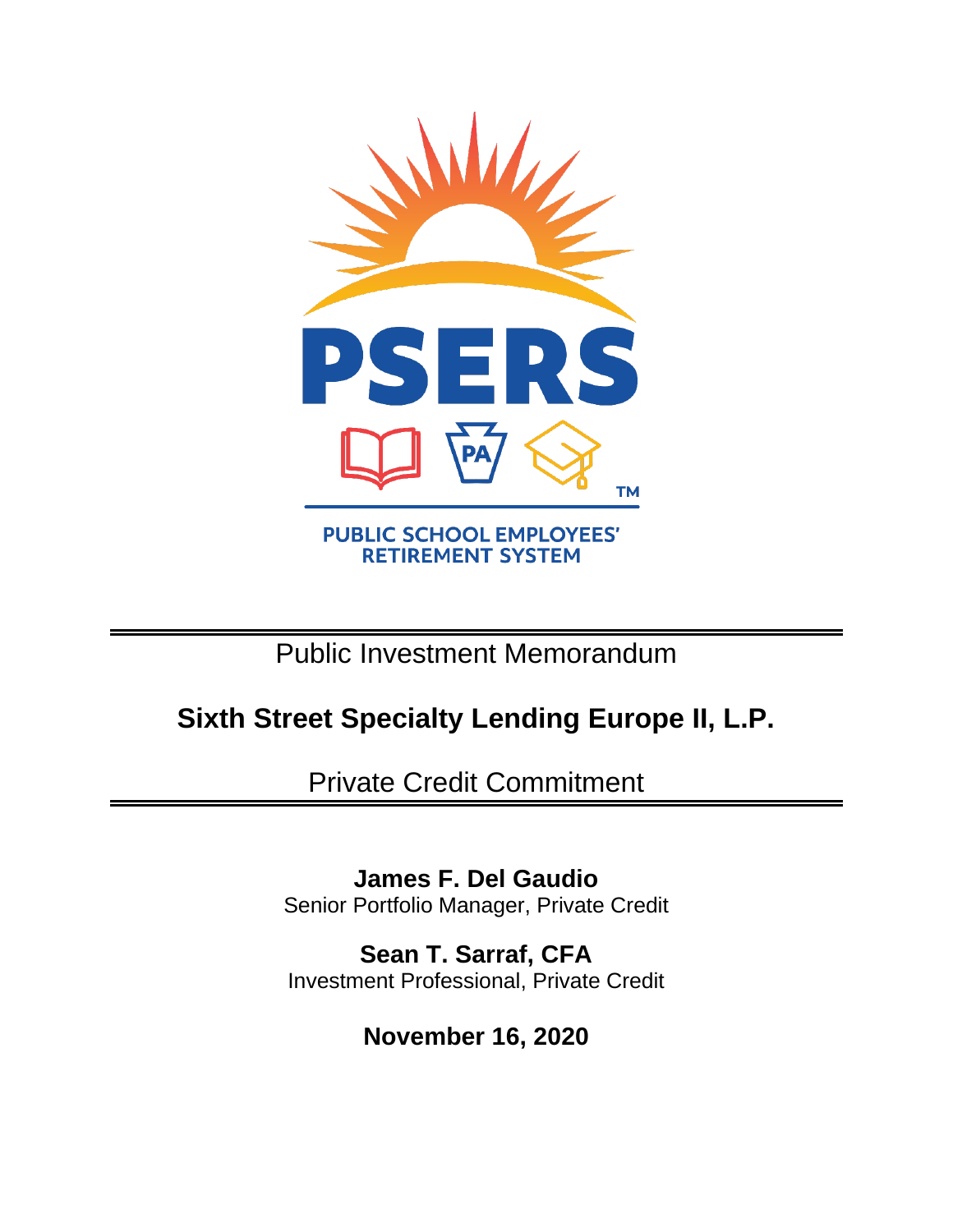

## **Executive Summary**

PSERS' Investment Office Professionals ("IOP"), together with Aksia, recommend that PSERS commit \$125 million to Sixth Street Specialty Lending Europe II, L.P. (the "Fund" or "SLE II"). This recommendation is based on our assessment of the investment strategy and our evaluation of Sixth Street Partners, LLC and its affiliates ("Sixth Street" or the "Firm").

| <b>Fund Name</b>                     | Sixth Street Specialty Lending Europe II, L.P.                                                                                                                |  |  |
|--------------------------------------|---------------------------------------------------------------------------------------------------------------------------------------------------------------|--|--|
| Firm Name                            | Sixth Street Partners, LLC                                                                                                                                    |  |  |
| Target Fund Size / Hard Cap          | €800 million / €1.0 billion (approximately \$937 million / \$1.2 billion) 1                                                                                   |  |  |
| Recommended Commitment Amount        | \$125 million                                                                                                                                                 |  |  |
| <b>Existing Relationship</b>         | Yes                                                                                                                                                           |  |  |
| Source of Funds                      | Cash                                                                                                                                                          |  |  |
| Asset Class / Sub Asset Class        | Private Credit / Direct Lending                                                                                                                               |  |  |
| Investment Office Oversight          | Charles J. Spiller, Deputy CIO / Non-Traditional Investments<br>James F. Del Gaudio, Senior Portfolio Manager<br>Sean T. Sarraf, CFA, Investment Professional |  |  |
| <b>External Consultant Oversight</b> | Aksia LLC                                                                                                                                                     |  |  |

<sup>1</sup> EUR/USD exchange rates as of October 31, 2020 of 1.1722 EUR/USD (Source: Burgiss)

Sixth Street (formerly TPG Sixth Street Partners or TSSP) is a global investment platform with approximately \$48.2 billion in assets under management as of October 1, 2020. Sixth Street was cofounded in 2009 by Alan Waxman (Managing Partner and Co-CIO) and is currently managed by 19 Partner Managing Directors and employs approximately 290 professionals with offices in San Francisco, New York, Houston, Dallas, Boston, London, Hong Kong, Melbourne, and Luxembourg. Prior to forming Sixth Street, Mr. Waxman was the Co-Head and Chairman of the Americas Special Situations Group ("AmSSG") at Goldman Sachs ("GS"), where he also worked with seven of the other Sixth Street Partner Managing Directors. Until recently, Sixth Street was an affiliate of TPG Capital ("TPG"). However, in January 2020, Sixth Street and TPG together decided to pursue their respective next phases as independent organizations, and the TSSP platform has been rebranded as Sixth Street Partners, LLC. This is the latest in a decade-long evolution of the relationship between the two firms as Sixth Street autonomously controlled and managed its business prior to the separation.

The Fund is targeting €800 million in capital commitments and seeks to generate attractive risk-adjusted returns primarily through investing in directly originated middle-market European credit opportunities with a thematic, migratory approach across sectors and countries. The Fund will target investments that are first lien, floating rate, and call-protected, with firm covenants, and other lender protections. Geographically, the Fund seeks to invest within the United Kingdom, Western Europe, and the Nordics, but with flexibility to pivot opportunistically to maximize potential in core themes. The Fund is Sixth Street's second dedicated vehicle to this strategy. In its predecessor fund, *TSSP Specialty Lending Europe Fund I, L.P.* ("TSLE I"), Sixth Street has invested €946 million across 18 European direct lending investments and has generated a net IRR of 11.7% (USD Feeder), as of June 30, 2020. Despite SLE II being only the second dedicated vehicle to this strategy, Sixth Street has a long track record of strong performance in middle market direct lending, having invested a total of \$12.1 billion (\$6.2 billion in Europe) across 191 middle market lending investments, while generating a 15.9% net IRR, as of June 30, 2020.

PSERS and Sixth Street have a long-standing partnership, and to-date, PSERS has committed \$1.4 billion across six Sixth Street-managed funds including:

• \$100 million to TPG Opportunities Partners II (A), L.P. in 2011 ("TOP II")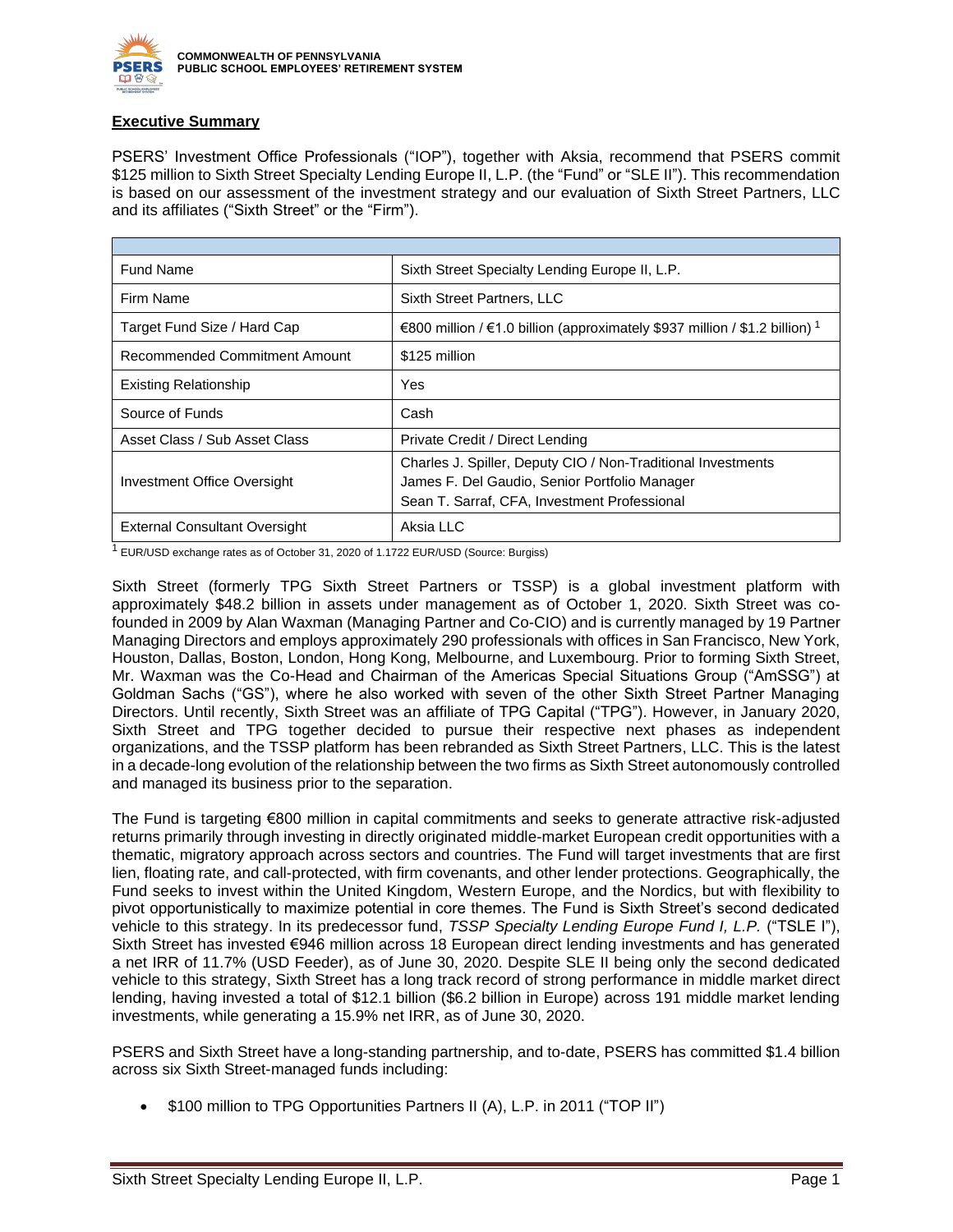

**COMMONWEALTH OF PENNSYLVANIA PUBLIC SCHOOL EMPLOYEES' RETIREMENT SYSTEM**

- \$150 million to TPG Opportunities Partners III (A), L.P. in 2014 ("TOP III")
- \$150 million to TSSP Opportunities Partners IV (A), L.P. in 2018 ("TOP IV")
- \$100 million to TOP NPL (A), L.P. in 2012
- \$700 million to TSSP Adjacent Opportunities Partners via three separate tranches (TAO 2.0/2014, TAO 3.0/2015, and TAO Contingent/2018) of the PSERS TAO Partners Parallel Fund, L.P. (the "PSERS TAO").
- \$200 million to Sixth Street Fundamental Strategies Partners (A), L.P. in 2020

## **Market Opportunity**

Within direct lending, the period leading up to the onset of COVID-19 was characterized by lower pricing, weaker loan terms, and higher leverage levels. At the same time, the relative strength of company balance sheets, and abundance of available liquidity, limited rescue financing opportunities while compressing spreads in all tranches of the capital structure, as lenders sacrificed credit quality to enhance yield.

Subsequent to the COVID-19 crisis, spreads and lender protections have improved along with the risk / reward dynamics embedded in new loan opportunities. Given these trends, Sixth Street expects there to be additional opportunities for SLE II to invest in larger, more-stable capital structures at decreased risk levels, and higher transaction volumes. These transaction types with greater downside protection were more difficult to source for Fund I given the aforementioned spread compression, which caused loan pricing to fall below the Firm's cost of capital. Fund II is well-positioned to take advantage of lower risk transactions, without modifying return expectations. Moreover, the pandemic has broadly increased the need for borrower liquidity which has in-turn contributed to an improved pipeline of potential rescue financing opportunities.

To put this momentum in context, Sixth Street focuses on three primary deal-types: (i) good businesses with good balance sheets; (ii) good businesses with bad balance sheets; and (iii) bad businesses with good assets. Prior to COVID-19, competition for sponsor-backed transactions negatively skewed the embedded risk / reward dynamics, and balance sheet stress was limited, limiting opportunities in the first two primary target transaction-types for TSLE I. By contrast, post-COVID-19, all three primary origination verticals are generating deal flow for Fund II at improved pricing. Adding to pipeline momentum is the SLE team's growing presence and reputation in the region, which has resulted in additional opportunities for repeat partnerships and follow-on investment with existing borrowers.

## **Investment Strategy**

Sixth Street operates under a "one-team" construct, in which team members have key focus areas but frequently act as generalists and are incentivized to share opportunities across the platform, independent of specific vehicles or strategies, when sourcing and underwriting potential investments. The Fund will provide debt capital to European middle-market companies, typically providing financing to companies with an enterprise value between €50 million and €1.5 billion. The broad enterprise value range speaks to SLE II's ability to invest alongside other Sixth Street-managed funds in larger transactions that can scale up to deal sizes in excess of €500 million. This cross-platform collaboration gives SLE II the flexibility to invest in a target company's entire debt capital structure.

Investment themes will drive origination and overall composition of the SLE portfolio. The SLE team will continually evaluate opportunities to develop themes in sectors that offer the greatest risk-adjusted return, and in the current environment, have identified the following priority themes: tech-enabled business services, recurring revenue software and fintech payments, retail asset-based lending, and rescue financing opportunities.

The Fund will seek to finance companies that exhibit the following attributes: (i) high cash flow generative, stable companies in defensible industries with diversification across customers and end markets that are mission critical to their value chain, (ii) businesses in industries that are experiencing secular growth, especially industries where high growth is supported by strong unit economics and high recurring revenue, or (iii) businesses backed by liquid collateral value, where return of capital is linked to the liquidation of hard assets (such as accounts receivable and inventory) and not enterprise value. The strategy is capital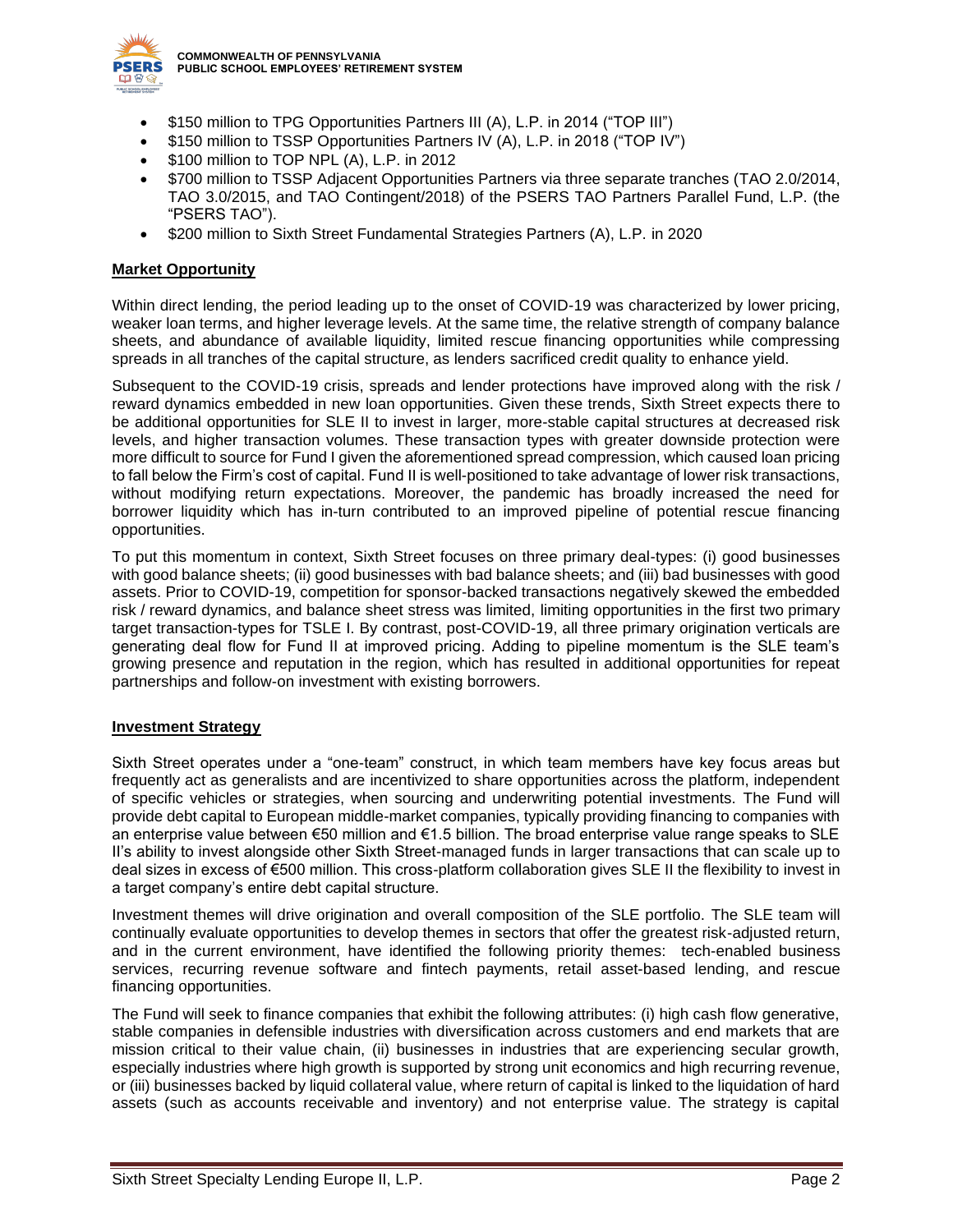

preservation focused, concentrating on the ability to quantitatively underwrite to the downside. In structuring transactions, the Fund will use highly customized loan documentation designed with protective covenants with an emphasis on intercreditor dynamics.

In terms of geographic exposure, the Fund will invest primarily in the United Kingdom and other Western European jurisdictions, including the Nordic region, DACH region (German speaking), and France. SLE II may also invest opportunistically in Spain, Italy, or other European geographies with developed creditor rights. The Fund will avoid countries where there is not a clear creditor protection regime (i.e. emerging market private credit).

## **Investment Structure:**

The Fund seeks to generate attractive risk-adjusted returns across credit cycles primarily through the direct origination of European middle market credit investments in companies with enterprise values generally ranging from €50 million to €1.5 billion. Investment returns will be generated primarily through interest income, OID (original issue discount), closing fees, prepayment fees, and other fee income. When including management fees and carried interest, the Fund is targeting to generate net returns of 11.0% to 14.0%. Investments are expected to be concentrated in senior secured debt (60% to 75%). The Fund may also invest in secured mezzanine investments (20%) and opportunistically in structured equity or equity coinvestments (5% to 20%). Debt investments are typically made with terms of three to five years; however, average holding periods are expected to be approximately two years as loans are repaid or refinanced prior to maturity. The Fund will target position sizes between 4 to 6%. SLE loans generally will have call protection and will be structured to include financial maintenance covenants.

While the Fund's offering documents do permit up to 1:1 (Debt to Equity) portfolio-level leverage in this strategy, Sixth Street does not anticipate leverage to exceed 0.3:1, in line with TSLE I averages. In terms of currency management, PSERS' commitment will be through the Fund's USD-denominated feeder. As such, Sixth Street will hedge all non-USD positions back to USD using rolling forward currency sales to protect against declines in the value of investments or commitments as a result of fluctuations in currency exchange rates.

## **Investment Instruments**

Investment instruments will primarily consist of senior-secured floating rate loans or asset-backed leverage structures with senior claims to underlying hard assets. The Fund may also engage in secondary activity via sub-participations and loan purchases from fronting institutions, debt securities, and/or other similar credit investments. Additionally, SLE II may invest opportunistically in mezzanine instruments, structured equity, and/or equity co-investments.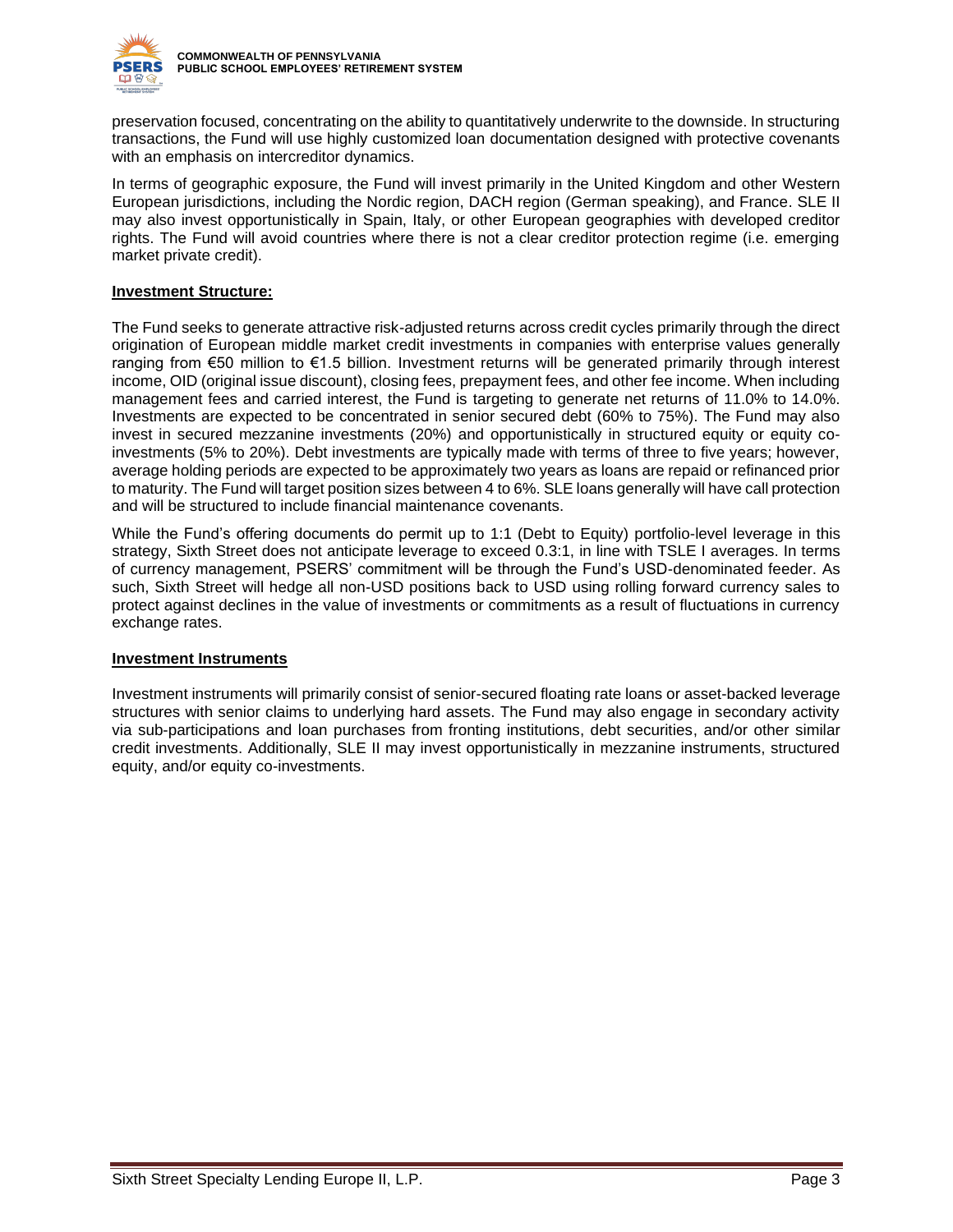

## **Portfolio Fit**

| <b>Investment</b>                         |            |        |                       |         | <b>Total</b>          |        |
|-------------------------------------------|------------|--------|-----------------------|---------|-----------------------|--------|
| Strategy (\$M)                            | <b>NAV</b> | %      | Unfunded <sup>1</sup> | $\%$    | Exposure <sup>1</sup> | %      |
| Distressed &<br><b>Special Situations</b> | \$2.276.0  | 43.5%  | \$1,297.1             | 38.2%   | \$3,573.1             | 41.4%  |
| <b>Direct Lending</b>                     | 1.287.2    | 24.6%  | 887.7                 | 26.2%   | 2.049.9               | 25.2%  |
| <b>Real Estate Credit</b>                 | 288.4      | 5.5%   | 645.9                 | 19.0%   | 934.4                 | 10.8%  |
| <b>Mezzanine</b>                          | 484.9      | 9.3%   | 236.4                 | 7.0%    | 721.4                 | 8.4%   |
| <b>Real Assets Credit</b>                 | 375.5      | 7.2%   | 126.7                 | 3.7%    | 502.3                 | 5.8%   |
| <b>Structured Credit</b>                  | 480.9      | 9.2%   | 0.0                   | $0.0\%$ | 480.9                 | 5.6%   |
| <b>Specialty Finance</b>                  | 35.2       | 0.7%   | 200.0                 | 5.9%    | 235.2                 | 2.7%   |
| <b>Total</b>                              | \$5,228.3  | 100.0% | \$3,393.9             | 100.0%  | \$8,497.2             | 100.0% |

The Fund will be allocated to the Direct Lending bucket of PSERS' Private Credit portfolio. The table below summarizes PSERS' projected exposure inclusive of a recommended \$125 million commitment to SLE II:

*(1)Include post Q2'2020 pending/closed commitments.*

A commitment to the Fund allows PSERS to expand its relationship with a high-conviction manager while expressing PSERS' IOP positive view on the go-forward risk / reward dynamics in senior-secured Direct Lending. An allocation to the Fund also increases the portfolio's geographic exposure to Direct Lending within Western Europe. The Fund's return target meets the return objective for PSERS' Private Credit portfolio of generating double-digit net returns over the life of the investment.

## **Investment Highlights**

- Experienced and Cohesive Senior Management Team / Established Platform
- Compelling go-forward Market Opportunity for SLE Strategy
- Thematic Sourcing and Differentiated Approach
- Conservative Underwriting with an Emphasis on Capital Preservation
- Strong Performance in Predecessor Funds
- Improved Fee Structure from Prior Fund
- Well-Resourced Back and Middle Office

## **Investment / Risk Considerations**

- Competitive Market Environment
- Slow Deployment Pace in TSLE I
- SLE Team Managing Director Departures
- Sixth Street Disaffiliation with TPG Capital

*<sup>(2)</sup>Values may be slightly off due to rounding*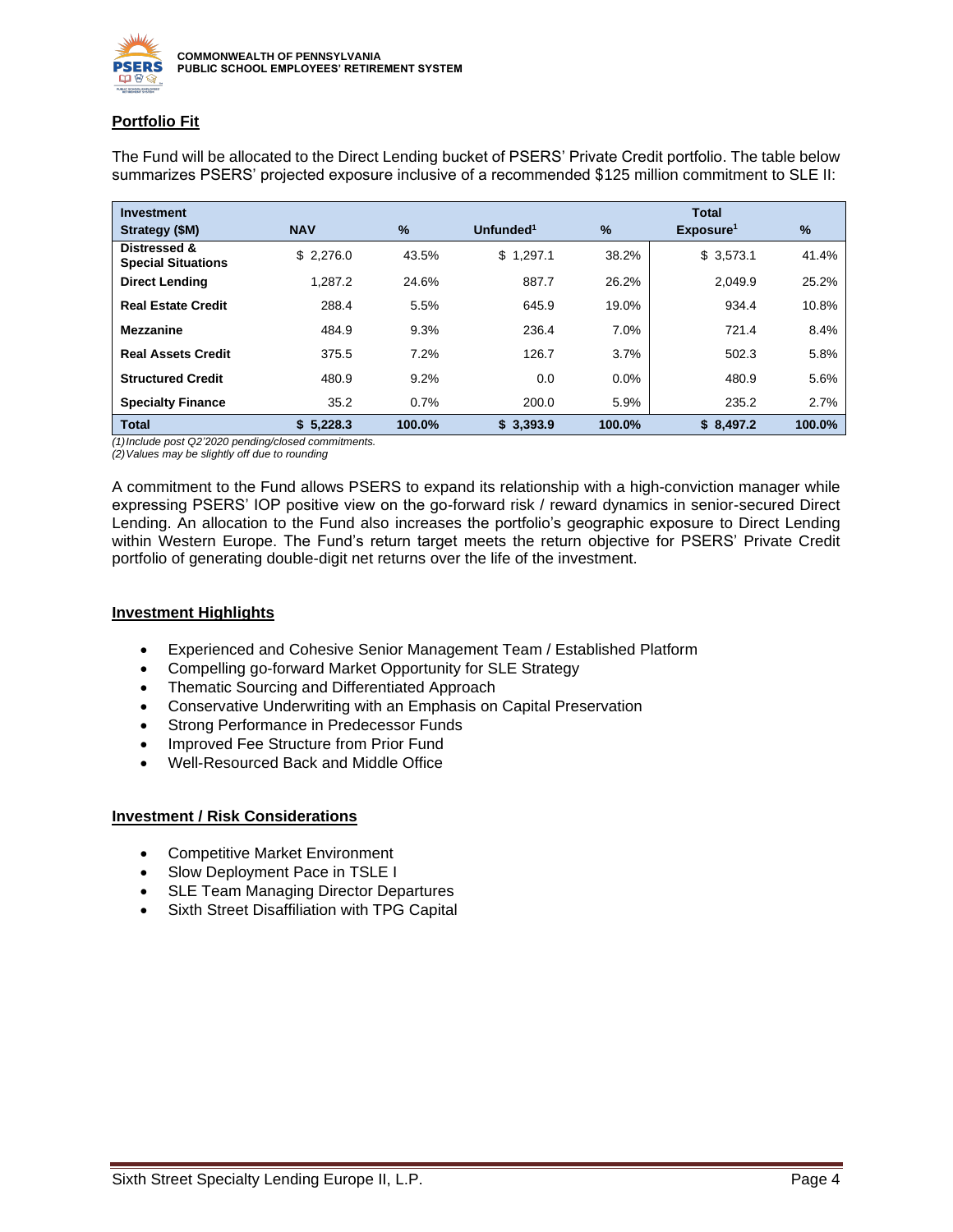

## **Investment Committee Disclosure**

| Relationship with Aksia                                   | Aksia represents both non-discretionary and discretionary<br>clients with commitments to various Sixth Street-managed<br>investments. It is not yet known if additional Aksia clients will<br>commit to this Fund.                                    |
|-----------------------------------------------------------|-------------------------------------------------------------------------------------------------------------------------------------------------------------------------------------------------------------------------------------------------------|
| <b>Introduction Source</b>                                | Fund Sponsor                                                                                                                                                                                                                                          |
| <b>Placement Agent</b>                                    | In accordance with Board policy, no placement agents were<br>used, and no payments from or on behalf of PSERS to<br>Placement Agents shall be made in connection with securing<br>PSFRS' investment in the Fund                                       |
| <b>PA Political Contributions</b>                         | None Disclosed                                                                                                                                                                                                                                        |
| Conflicts                                                 | PSERS is not aware of any actual or potential conflicts of<br>interest that would be created by PSERS' investment in the<br>Fund.                                                                                                                     |
| <b>PSERS History with the Investment Manager</b>          | Yes, PSERS previously committed \$1.4 billion across six Sixth<br>Street-managed partnerships.                                                                                                                                                        |
| <b>Litigation Disclosure</b>                              | Sixth Street receives communications from regulators and is<br>involved in litigation from time to time in the ordinary course of<br>business. PSERS is not currently aware of any litigation which<br>has or may have a material effect on the Fund. |
| <b>PSERS Allocation Implementation Committee Approval</b> | November 16, 2020                                                                                                                                                                                                                                     |